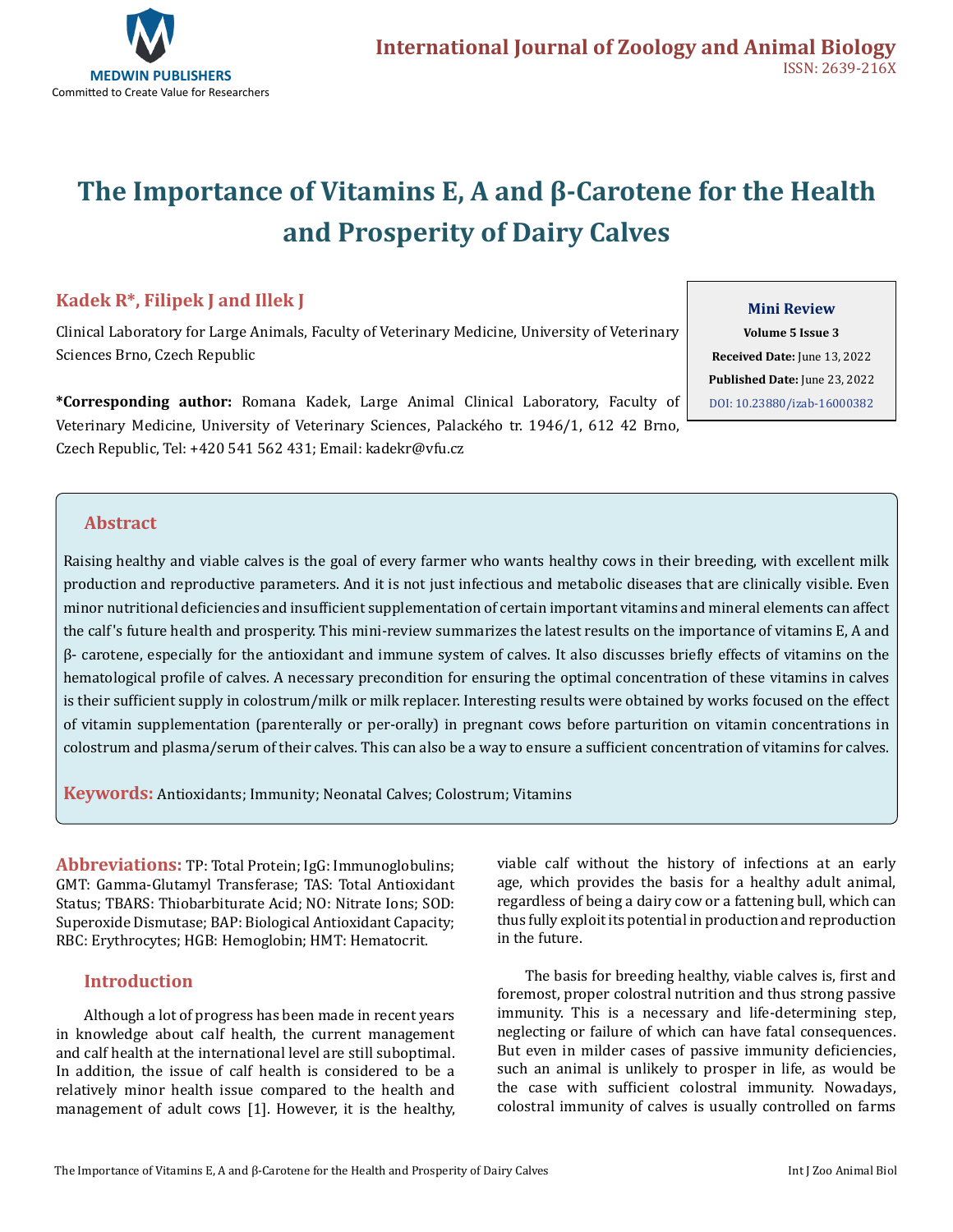by examining blood serum parameters such as total protein (TP), immunoglobulins (IgG) or also by the enzyme gammaglutamyl transferase (GMT).

And although the concentration of IgG and TP in calf serum is crucial, the concentration of vitamins as an indirect parameter of colostral immunity is also very important and often escapes attention. This fact can have negative consequences for the calves' health in case of deficiency, not only at an early age, but also at a later period of their lives. Higher calf mortality was observed in herds with low levels of vitamin E and β-carotene in the serum of calves of 1-7 days of age [2]. In a recent study by the same author [3], this connection was confirmed only in case of vitamin E in relation to TP status of calves. Calves with low levels of colostral immunity (failure passive transfer) were also observed to have low serum β-carotene concentrations.

### **Vitamin Supplementation of Pregnant Cows and its Effect on the Concentration in Colostrum**

The most natural supply of fat-soluble vitamins for calves is directly from colostrum and later from a quality milk replacer. Nowadays, on most farms, selected quality colostrum is frozen and stored to use for calves after being birth.

Here it has to be pointed out that colostrum is formed several weeks before the birth and therefore it is necessary for the pregnant cow to have a sufficient intake of vitamins already during this period. During the synthesis of colostrum, a considerable amount of vitamins are taken from the body reserves of dairy cows [4]. Vitamin supplementation of dairy cows has been shown to be necessary in difficult transition periods. The study by Johansson, et al. [5] showed that organic cows can do without supplementation with synthetic vitamins. However, the exception is the period around calving, when vitamin requirements are higher compared to other periods.

So the question is how to ensure sufficient concentration of vitamins to pregnant cows to maintain their body vitamin reserves and also affect the concentration of vitamins in the colostrum.

In the work of Ishida, et al. [6] Japanese black cows were supplemented with β-carotene on a 500 mg/day diet for 21 days before expected parturition up to 60 days after parturition. And although this supplementation significantly increased the plasma concentration of β-carotene in cows from the birth to 60 days after birth, it did not significantly affect its colostrum concentration. Similar results were observed in the work by Nishijima, et al. [7] in cows fed dried carrots enriched with β-carotene. This supplementation did not significantly increase the β-carotene levels in cow colostrum.

In our recent work [8], cows were injected with vitamin formulas (single injection of vitamin A and E, β-carotene) 10–14 days before calving. Although tendencies to higher vitamin concentrations were observed in colostrum of the experimental cows, these changes were not statistically significant. In the serum of cows, no statistically significant differences were observed between the concentration of vitamin E and A of the experimental cows compared to the control group of cows. Experimental group which received β-carotene parenterally, statistically significant differences in the concentration of β-carotene in cow serum were already observed. In addition, parenteral administration of β-carotene to cows before calving helped to maintain its significantly higher concentrations on the day of calving and 5–7 days after calving compared to the first experimental and control group.

Cows supplemented by vitamin A in the diet during the dry period had significantly increased vitamin A concentrations in the colostrum and plasma. The results of this work suggest that most vitamin A was transferred in colostrum in the final stages of pregnancy and the early stage of lactation. Moreover, the calves of the supplemented cows had higher vitamin A concentrations compared to the calves of non-supplemented cows [9].

It turned out that the concentration of vitamins E and β-carotene in colostrum can also be associated with a specific breed of cattle. In the work of Torsein, et al. [3] was a breed significantly associated with the concentration of vitamins in colostrum. Also in the past, it has been observed that the breed has a significant effect on the content of fat soluble vitamins in milk [10].

These works showed that vitamin supplementation usually ensures their sustainable concentration in the serum / plasma of cows. For sufficient concentrations in colostrum, supplementation with higher amounts of vitamins than recommended is likely to be necessary.

## **The Importance of the Antioxidant Function of Vitamins E, A and β-Carotene for Calves**

As far as oxidative stress is concerned, a lot of attention is paid to adult cows. It is well known that cows are prone to oxidative stress mostly during the transition period and thus prone to disease. The lowest concentrations of vitamin E, A and β-carotene were observed in 2-3 days postpartum. Along with the decrease in these vitamins, the lowest total antioxidant status (TAS) values were recorded in these cows [11].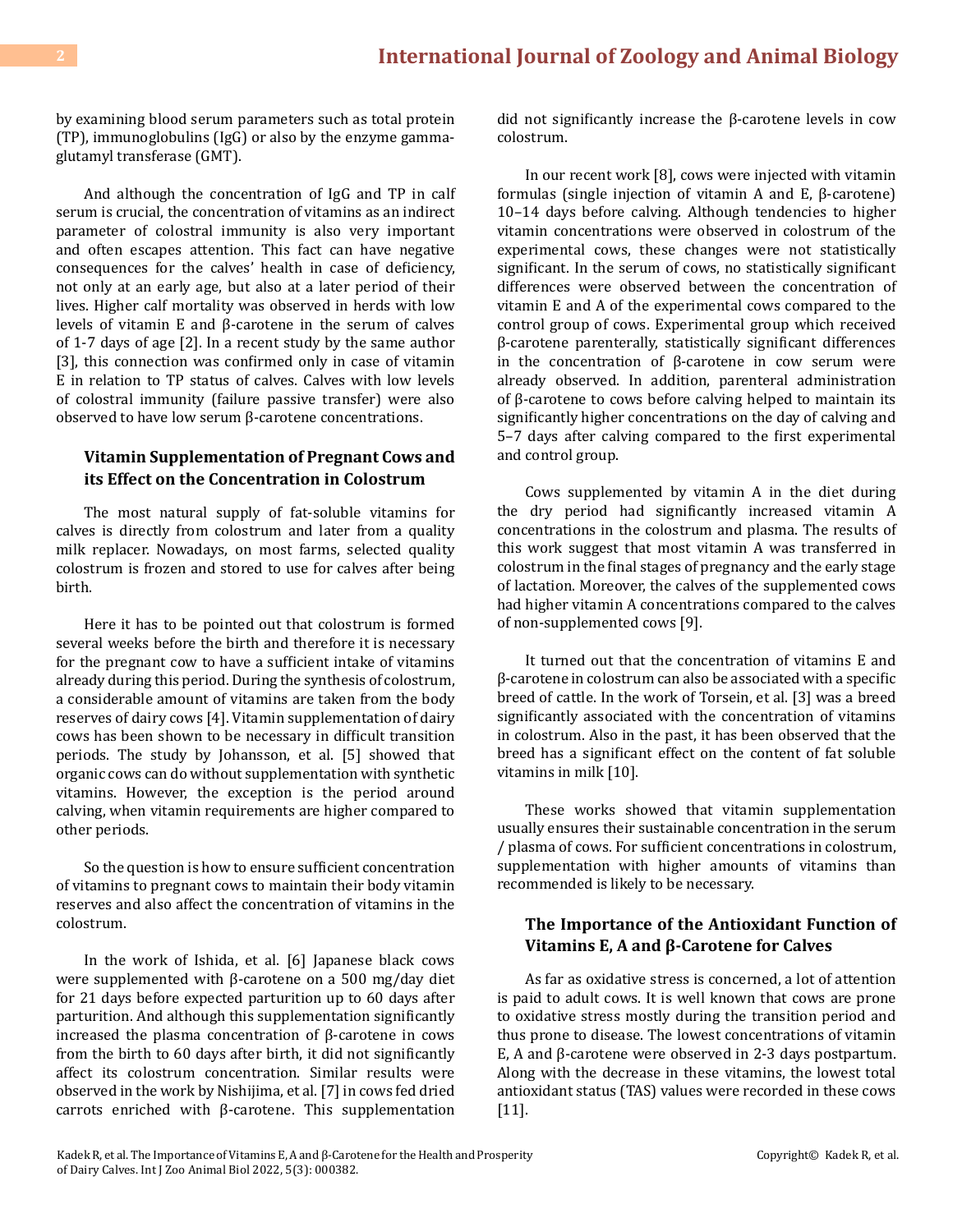The antioxidant defense system of neonatal calves is immature, and therefore it may be susceptible to oxidative damage [12]. The big challenge for the antioxidant defense system of calves is a weaning stress [13].

Interesting results were observed in the study by Wernicki, et al. [14]. The combination of florfenicol and flunixin in combination with vitamin E or C has been shown to be effective in reducing oxidative stress in calves positive for bovine respiratory syncytial virus (BRSV). The groups of calves which received florfenicol and flunixin in combination with the vitamins had significantly lower concentrations of thiobarbiturate acid (TBARS) and nitrate ions (NO).

 In the work of Mattioli, et al. [15] parenteral supplementation of minerals and vitamins with antioxidant effect to heifer calves preserved the TAS concentrations and (glutathione-peroxidase) GPx activity. Similarly, in the work of Bordignon, et al. [16] calves treated parenterally with a vitamin and mineral formula (including vitamins E and A) showed lower concentrations of reactive oxygen species (ROS) and lower lipid peroxidation. On the other hand, higher antioxidant capacity against peroxyl radicals, GPx activity and superoxide dismutase (SOD) were observed in treated calves.

Also, parenteral administration of a vitamin formula containing vitamins E, A and D to pregnant cows had a significant effect on the serum concentration of TAS in their own calves [17]. The results of the work of Otomaru, et al. [18] also confirmed that β-carotene supplementation in Japanese black calves has been shown to be effective in reducing serum oxidative stress (by decreasing the derivatives of reactive oxygen metabolites- d-ROMs) and increasing the biological antioxidant capacity (BAP) test.

We think that the antioxidant defense of calves should be given attention. Calves also go through health-threatening periods, which can represent increased ROS production and catabolism. According to the latest studies, vitamins E, A and β-carotene can be one of the ways to strengthen the calves' antioxidant system.

#### **The effect of Vitamins on the Immune System of Calves**

The role of vitamins as antioxidants and their effect on the antioxidant/oxidative status of calves seems to be quite clear. In addition to their antioxidant functions, fat-soluble vitamins are also necessary for the proper functioning of the immune system and the prevention of diseases in adult cattle and calves. The antioxidant functions of vitamins and immunity are connected in some way. The defense function performed by the immune system is itself a source of ROS. The works below also suggests that vitamins are also able to affect certain leukocyte populations or vaccine responses.

Japanese black calves responded to dietary β-carotene supplementation not only by increasing their serum β-carotene levels, but also the supplemented group of calves had increased CD4+ cell counts in peripheral blood at 4 weeks of age [19].

The previous work of the same author Otomaru, et al. [20] was focused on vitamin E and its effect on peripheral blood leukocyte populations in Japanese black calves. Also in this case, vitamin E supplementation changed the number of immune cells in the peripheral blood. The number of CD3 + and CD4 + cells in the group of calves supplemented with vitamin E was significantly higher at the age of 2 months. Also, the number of CD8+ and CD14 + cells tended to be higher in this group.

Vitamin A deficient calves were unable to respond to the bovine respiratory syncytial virus mucosal vaccine. These calves also showed marked abnormalities in the inflammatory response in infected lungs. On the other hand, the infection has also been shown to have a negative effect on circulating retinol and retinol concentrations in the liver [21].

There may be a link between morbidity, mortality and vitamin levels in cattle. As we mentioned at the beginning, there is a certain relationship between the mortality of calves and their vitamin status. The findings of Strickland, et al. [22] showed that vitamin concentrations could serve as a biomarker of certain diseases in cows. Also, lower concentrations of vitamin E, A was observed in cows with metritis compared to healthy cows.

## **The Effect of Vitamins on Red Line Parameters of Hematology Profile**

Another possible beneficial effect of fat-soluble vitamins on calves' health is the effect on the red lime parameters of the hematology profile. The antioxidant effect of vitamins is also reflected in the protection of the biological membranes from oxidation, including erythrocytes (RBC). Results from human studies indicate that the accumulation of lipoperoxidation products during oxidative stress may alter RBC morphometric parameters as well as hemoglobin (HGB) function. It is also questionable whether the vitamins can directly affect erythropoiesis in the bone marrow.

An interesting finding in our work from 2021b was also the increased values of RBC, HGB and hematocrit (HMT) in calves whose mothers were parenterally supplemented with vitamins E, A or β- carotene when compared with calves from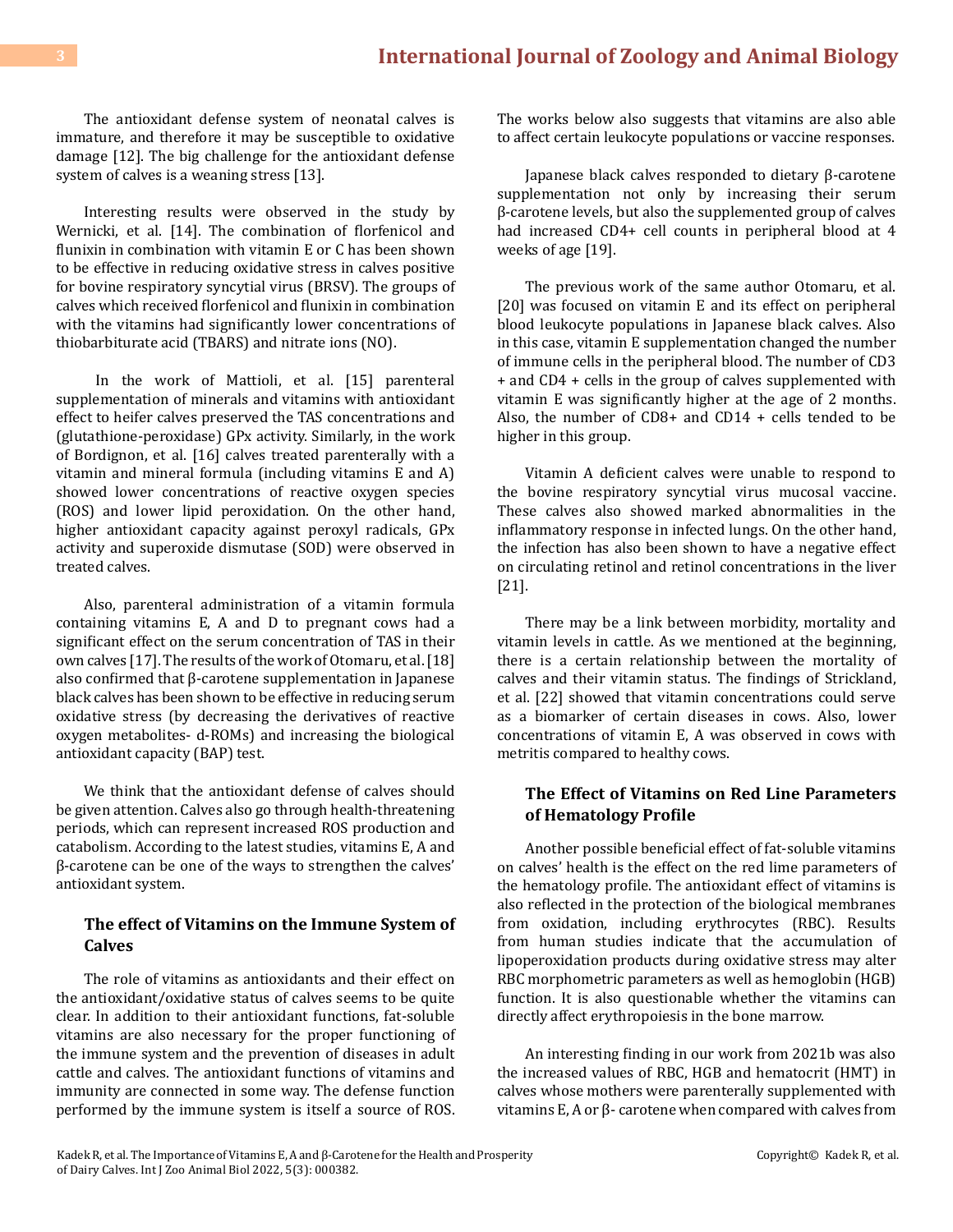# **4 [International Journal of Zoology and Animal Biology](https://medwinpublishers.com/IZAB/)**

non- supplemented mothers. Similar results were observed in Moosavian, et al. [23] where calves were administered vitamin A with or without iron. Treated calves tended to have higher RBC counts and higher weight gain.

The intramuscular application of selenium and vitamin E to fallow deer (*dama dama*) resulted in an increase in the erythroblastic cell line in the bone marrow on day 15 after the applicant [24]. The experimental group had an increased HGB. The number of reticulocytes was also significantly increased, which suggests that selenium and vitamin E affect the process of erythropoiesis in the bone marrow [25].

Based on these works, it can be stated that vitamins can affect the hematological parameters (RBC, HGB, HMT) of calves. The question therefore arises as to whether vitamin supplementation could have a preventive effect against neonatal anemia. However, more studies performed directly in cattle/ calves are necessary to answer it.

#### **Conclusion**

The results of recent studies confirm the importance of vitamins E, A and β-carotene, especially in terms of their effect on the antioxidant and oxidative stress parameters in calves. As mentioned, the antioxidant functions are closely related to the immune system, thus the sufficient concentrations of vitamins E, A and β-carotene may predispose to the proper functioning of the immune system. However, more studies are needed on vitamin supplementation for calves' immune status. Likewise, interesting findings of the beneficial effect of vitamin supplementation on calves on hematological parameters of the red line (RBC, HGB, HCT) may lead to possible prevention of neonatal anemia. Therefore, the introduction of calf supplementation with vitamins E, A and β-carotene in farms could be one way to raise healthy cows. The question also remains how we can achieve the sufficiently high levels of vitamins in colostrum for calves in order to maintain a sufficient concentration of vitamins in the organism of cows during the difficult transition period. As the results of some studies show, not only cows but also their calves themselves can benefit from vitamin supplementation to cows before calving.

#### **Acknowledgement**

This study was supported by the grant FVL/ ILLEK / ITA 2020, University of Veterinary Sciences Brno, Czech Republic.

#### **References**

1. Mee JF (2022) Neonatal calf care-birth and beyond, Congress proceedings of the XXI Middle European Buiatrics Congress, Poland.

- 2. [Torsein M, Lingberg A, Sandgren ChH, Waller KP,](https://pubmed.ncbi.nlm.nih.gov/21257214/)  [Tornquist M, et al. \(2011\) Risk factors for calf mortality](https://pubmed.ncbi.nlm.nih.gov/21257214/)  [in large Swedish dairy herds. Prev Vet Med 99\(2-4\): 136-](https://pubmed.ncbi.nlm.nih.gov/21257214/) [147.](https://pubmed.ncbi.nlm.nih.gov/21257214/)
- 3. [Torsein M, Lindberg A, Svensson C, Jensen SK, Berg Ch, et](https://pubmed.ncbi.nlm.nih.gov/29391014/)  [al. \(2018\) α-tocopherol and β-carotene concentrations](https://pubmed.ncbi.nlm.nih.gov/29391014/) [in feed, colostrum, cow and calf serum in Swedish dairy](https://pubmed.ncbi.nlm.nih.gov/29391014/) [herds with high or low calf mortality. Acta Vet Scand](https://pubmed.ncbi.nlm.nih.gov/29391014/)  [60\(1\): 7.](https://pubmed.ncbi.nlm.nih.gov/29391014/)
- 4. [Goff JP, Stabel JR \(1990\) Decreased plasma retinol,](https://pubmed.ncbi.nlm.nih.gov/2273148/)  [α-tocopherol and zinc concentration during the](https://pubmed.ncbi.nlm.nih.gov/2273148/) [periparturient period: effect of milk fever. J Dairy Sci](https://pubmed.ncbi.nlm.nih.gov/2273148/) [73\(11\): 3195-3199.](https://pubmed.ncbi.nlm.nih.gov/2273148/)
- 5. [Johansson B, Persson Waller K, Jensen SK, Lindquist](https://www.sciencedirect.com/science/article/pii/S0022030214000411) [H, Nadeau E \(2014\) Status of vitamins E and A and](https://www.sciencedirect.com/science/article/pii/S0022030214000411)  [β-carotene and health in organic dairy cows fed a diet](https://www.sciencedirect.com/science/article/pii/S0022030214000411)  [without synthetic vitamins. J Dairy Sci 97 \(3\): 1682-](https://www.sciencedirect.com/science/article/pii/S0022030214000411) [1692.](https://www.sciencedirect.com/science/article/pii/S0022030214000411)
- 6. [Ishida M, Nishijima Y, Ikeda Sh, Yoshitani K, Obata A,](https://pubmed.ncbi.nlm.nih.gov/29808628/)  [Sugie Y, et al. \(2018\) Effects of supplemental β-carotene](https://pubmed.ncbi.nlm.nih.gov/29808628/) [on colostral immunoglobulin and plasma β-carotene](https://pubmed.ncbi.nlm.nih.gov/29808628/) [and immunoglobulin in Japanese Black cows. Anim Sci J](https://pubmed.ncbi.nlm.nih.gov/29808628/) [89\(8\): 1102-1106.](https://pubmed.ncbi.nlm.nih.gov/29808628/)
- 7. [Nishijima Y, Taniguchi S, Ikeda S, Yoshitani K, Hamano T,](https://pubmed.ncbi.nlm.nih.gov/27592519/)  [et al. \(2017\) Effects of β-carotene-enriched dry carrots](https://pubmed.ncbi.nlm.nih.gov/27592519/)  [on β-carotene status and colostral immunoglobulin in](https://pubmed.ncbi.nlm.nih.gov/27592519/)  [β-carotene-deficient Japanese Black cows. Anim Sci J](https://pubmed.ncbi.nlm.nih.gov/27592519/) [88\(4\): 653-658.](https://pubmed.ncbi.nlm.nih.gov/27592519/)
- 8. [Kadek R, Mikulkova K, Filipek J, Illek J, Zarczynska K](https://web.s.ebscohost.com/abstract?direct=true&profile=ehost&scope=site&authtype=crawler&jrnl=16442296&AN=152546087&h=wfCxZLHGJ29kVhxjuSPYb6IEQyyQ5WsQV75ZM0PcAn68UjUTjhrPMNfrwdPdEkfeYfzu7NuPI0cIRONkRCVrjg%3d%3d&crl=f&resultNs=AdminWebAuth&resultLocal=ErrCrlNotAuth&crlhashurl=login.aspx%3fdirect%3dtrue%26profile%3dehost%26scope%3dsite%26authtype%3dcrawler%26jrnl%3d16442296%26AN%3d152546087)  [\(2021b\) Influence of vitamin E, A and beta-carotene](https://web.s.ebscohost.com/abstract?direct=true&profile=ehost&scope=site&authtype=crawler&jrnl=16442296&AN=152546087&h=wfCxZLHGJ29kVhxjuSPYb6IEQyyQ5WsQV75ZM0PcAn68UjUTjhrPMNfrwdPdEkfeYfzu7NuPI0cIRONkRCVrjg%3d%3d&crl=f&resultNs=AdminWebAuth&resultLocal=ErrCrlNotAuth&crlhashurl=login.aspx%3fdirect%3dtrue%26profile%3dehost%26scope%3dsite%26authtype%3dcrawler%26jrnl%3d16442296%26AN%3d152546087) [parenteral application to pregnant cows on selected](https://web.s.ebscohost.com/abstract?direct=true&profile=ehost&scope=site&authtype=crawler&jrnl=16442296&AN=152546087&h=wfCxZLHGJ29kVhxjuSPYb6IEQyyQ5WsQV75ZM0PcAn68UjUTjhrPMNfrwdPdEkfeYfzu7NuPI0cIRONkRCVrjg%3d%3d&crl=f&resultNs=AdminWebAuth&resultLocal=ErrCrlNotAuth&crlhashurl=login.aspx%3fdirect%3dtrue%26profile%3dehost%26scope%3dsite%26authtype%3dcrawler%26jrnl%3d16442296%26AN%3d152546087) [parameters in their cows' serum and on the quality of](https://web.s.ebscohost.com/abstract?direct=true&profile=ehost&scope=site&authtype=crawler&jrnl=16442296&AN=152546087&h=wfCxZLHGJ29kVhxjuSPYb6IEQyyQ5WsQV75ZM0PcAn68UjUTjhrPMNfrwdPdEkfeYfzu7NuPI0cIRONkRCVrjg%3d%3d&crl=f&resultNs=AdminWebAuth&resultLocal=ErrCrlNotAuth&crlhashurl=login.aspx%3fdirect%3dtrue%26profile%3dehost%26scope%3dsite%26authtype%3dcrawler%26jrnl%3d16442296%26AN%3d152546087)  [colostrum. J Elem 26\(3\): 601-612.](https://web.s.ebscohost.com/abstract?direct=true&profile=ehost&scope=site&authtype=crawler&jrnl=16442296&AN=152546087&h=wfCxZLHGJ29kVhxjuSPYb6IEQyyQ5WsQV75ZM0PcAn68UjUTjhrPMNfrwdPdEkfeYfzu7NuPI0cIRONkRCVrjg%3d%3d&crl=f&resultNs=AdminWebAuth&resultLocal=ErrCrlNotAuth&crlhashurl=login.aspx%3fdirect%3dtrue%26profile%3dehost%26scope%3dsite%26authtype%3dcrawler%26jrnl%3d16442296%26AN%3d152546087)
- 9. [Puvogel G, Baumrucker C, Blum JW \(2008\) Plasma](https://pubmed.ncbi.nlm.nih.gov/19012606/)  [vitamin A status in calves fed colostrum from cows that](https://pubmed.ncbi.nlm.nih.gov/19012606/) [were fed vitamin A during late pregnancy. J Anim Physiol](https://pubmed.ncbi.nlm.nih.gov/19012606/) [Anim Nutr \(Berl\) 92\(5\): 614-620.](https://pubmed.ncbi.nlm.nih.gov/19012606/)
- 10. [Ramalho HMM, Santos J, Casal S, Alves MR, Oliveira MBPP](https://www.sciencedirect.com/science/article/pii/S0022030212005826)  [\(2012\) Fat-soluble vitamin \(A, D, E, and β-carotene\)](https://www.sciencedirect.com/science/article/pii/S0022030212005826) [contents from a Portuguese autochthonous cow breed-](https://www.sciencedirect.com/science/article/pii/S0022030212005826)[Minhota. J Dairy Sci 95\(10\): 5476-5484.](https://www.sciencedirect.com/science/article/pii/S0022030212005826)
- 11. [Pistkova K, Illek J, Kadek R \(2019\) Determination](https://actavet.vfu.cz/88/1/0003/)  [of antioxidant indices in dairy cows during the](https://actavet.vfu.cz/88/1/0003/)  [periparturient period. Acta Vet Brno 88\(1\): 3-9.](https://actavet.vfu.cz/88/1/0003/)
- 12. [Inanami O, Shiga A, Okada K, Sato R, Miyake Y, et al.](https://pubmed.ncbi.nlm.nih.gov/10211688/)  [\(1999\) Lipid peroxides and antioxidants in serum of](https://pubmed.ncbi.nlm.nih.gov/10211688/)